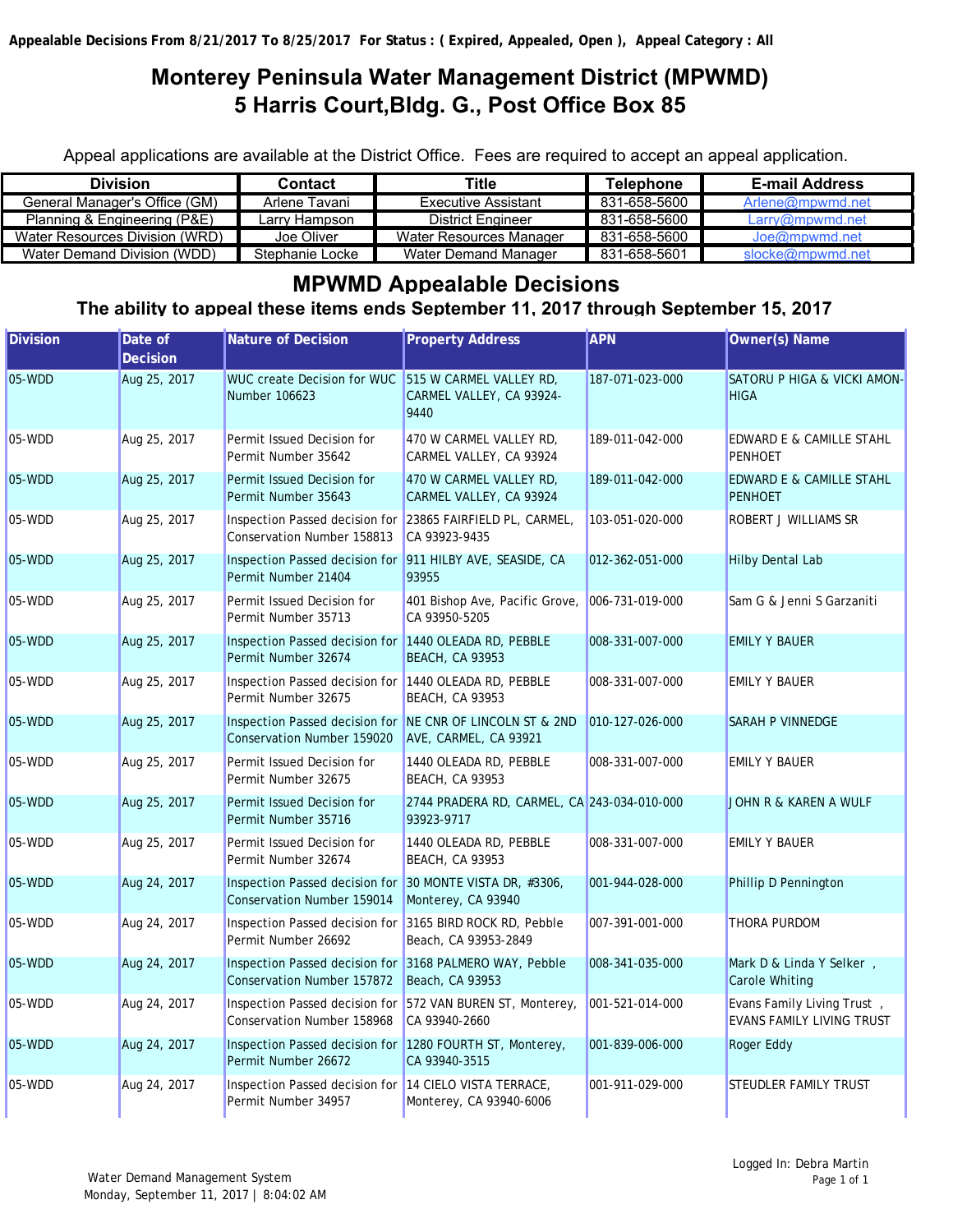| 05-WDD   | Aug 24, 2017 | <b>Conservation Number 159013</b>                                                         | Inspection Passed decision for 90 MONTSALAS DR, MONTEREY, 101-261-032-000<br>CA 93940          |                 | <b>SALVATORE TRINGALI</b>                           |
|----------|--------------|-------------------------------------------------------------------------------------------|------------------------------------------------------------------------------------------------|-----------------|-----------------------------------------------------|
| 05-WDD   | Aug 24, 2017 | Inspection Passed decision for 924 PALOMA RD, DEL REY<br>Permit Number 11524              | OAKS, CA 93940-5633                                                                            | 012-542-021-000 | Jeff Counsell                                       |
| 05-WDD   | Aug 24, 2017 | <b>Conservation Number 156132</b>                                                         | Inspection Passed decision for 615 SONOMA AVE, SEASIDE, CA 011-326-015-000<br>93955            |                 | SAME , MONTEREY KOREAN<br><b>BAPTIST CHURCH</b>     |
| 05-WDD   | Aug 24, 2017 | Inspection Passed decision for 8150 MANJARES, MONTEREY,<br>Conservation Number 159019     | CA 93940-7323                                                                                  | 259-191-015-000 | <b>NOEL P CARR</b>                                  |
| 05-WDD   | Aug 24, 2017 | Permit Number 35359                                                                       | Inspection Passed decision for 24718 SANTA RITA ST, CARMEL, 009-081-019-000<br>CA 93923-8203   |                 | <b>AMALIA GILLETTE</b>                              |
| $05-WDD$ | Aug 24, 2017 | Inspection Passed decision for 380 SAN BERNABE DR,<br>Conservation Number 158826          | Monterey, CA 93940-6125                                                                        | 001-631-007-000 | William M. DWYER TRUST,<br>WILLIAM M DWYER TRUST    |
| 05-WDD   | Aug 24, 2017 | Inspection Passed decision for<br>Permit Number 31841                                     | 860 DEL MONTE BLVD, Pacific<br>Grove, CA 93950-2216                                            | 006-064-009-000 | <b>DOUGLAS &amp; LINDA JANE</b><br><b>ROBERTS</b>   |
| 05-WDD   | Aug 23, 2017 | WUC create Decision for WUC<br>Number 106622                                              | CAMINO REAL, 4 SW OF 10TH<br>AVE, CARMEL, CA 93921                                             | 010-275-004-000 | <b>DENIS SPERLING-SPRUNG</b>                        |
| 05-WDD   | Aug 23, 2017 | Inspection Passed decision for 1037 HIGHLAND ST, #E,<br><b>Conservation Number 116975</b> | SEASIDE, CA 93955-6120                                                                         | 012-423-016-000 | RICHARD D. OLNEY                                    |
| 05-WDD   | Aug 23, 2017 | Inspection Passed decision for 1450 SONOMA AVE, SEASIDE,<br>Conservation Number 158915    | CA 93955-5561                                                                                  | 012-287-001-000 | <b>EMMANUEL CHRCH OF GOD IN</b><br><b>CHRIST</b>    |
| 05-WDD   | Aug 23, 2017 | Inspection Failed decision for<br>Conservation Number 158924                              | 1030 HILBY AVE, SEASIDE, CA<br>93955-5310                                                      | 012-381-001-000 | <b>FIRST SOUTHERN BAPTIST</b><br><b>CHURCH</b>      |
| 05-WDD   | Aug 23, 2017 | Inspection Passed decision for<br>Permit Number 26530                                     | 49 WORK AVE, DEL REY OAKS,<br>CA 93940-5533                                                    | 012-492-031-000 | Ed Dodge                                            |
| 05-WDD   | Aug 23, 2017 | Inspection Failed decision for<br>Permit Number 34433                                     | 1289 PADRE LN, PEBBLE<br><b>BEACH, CA 93953</b>                                                | 008-302-039-000 | SOUTHBROOM, LLC                                     |
| 05-WDD   | Aug 23, 2017 | Inspection Failed decision for<br>Permit Number 34532                                     | 3360 KINGSLEY CT, PEBBLE<br>BEACH, CA 93953-3400                                               | 008-162-021-000 | KINGSLEY COURT SUBTRUST                             |
| 05-WDD   | Aug 23, 2017 | <b>Conservation Number 158941</b>                                                         | Inspection Passed decision for 654 SUNSET DR, Pacific Grove, 006-662-032-000<br>CA 93950-4828  |                 | ALI & JI HYE L GOLDOUST,<br>ALI & JI HYE L GOLDOUST |
| $05-WDD$ | Aug 23, 2017 | Inspection Passed decision for 163 LAUREL AVE, Pacific<br>Permit Number 34078             | Grove, CA 93950-3633                                                                           | 006-247-006-000 | ANDREW Q & JANE B J WU                              |
| 05-WDD   | Aug 23, 2017 | Permit Number 8700                                                                        | Inspection Passed decision for 1269 Shell Ave, Pacific Grove, 006-015-002-000<br>CA 93950-2041 |                 | <b>Harold Parks</b>                                 |
| 05-WDD   | Aug 23, 2017 | Inspection Passed decision for 87 HACIENDA CARMEL,<br>Conservation Number 159018          | CARMEL, CA 93923                                                                               | 015-336-003-000 | SHAWN M & KATHLEEN J<br><b>CLAYCOMB</b>             |
| 05-WDD   | Aug 23, 2017 | Permit Issued Decision for<br>Permit Number 35711                                         | 104 W. CARMEL VALLEY RD,<br>CARMEL VALLEY, CA 93924                                            | 189-201-014-000 | THE HIDDEN VALLEY MUSIC<br><b>SEMINARS</b>          |
| 05-WDD   | Aug 23, 2017 | Inspection Failed decision for<br>Permit Number 34696                                     | 2848 SANTA LUCIA AVE,<br>CARMEL, CA 93923                                                      | 009-381-007-000 | <b>BSI HOLDINGS, LLC</b>                            |
| 05-WDD   | Aug 23, 2017 | Conservation Number 159016                                                                | Inspection Passed decision for 3850 RIO RD, #71, Carmel, CA<br>93923                           | 015-532-023-000 | OLSEN JOHN N TR ET AL                               |
| 05-WDD   | Aug 23, 2017 | Inspection Failed decision for<br>Permit Number 34729                                     | CAMINO REAL, 5 NW OF OCEAN 010-252-007-000<br>AVE, CARMEL, CA 93921                            |                 | CRAIG J COLLINS & LYNNE C<br><b>HERMLE</b>          |
| 05-WDD   | Aug 23, 2017 | Inspection Passed decision for<br>Conservation Number 159015                              | GUADALUPER ST, 2 SE of 4TH,<br>Carmel, CA 95030                                                | 010-031-018-000 | DANIEL R & WENDY S KERR                             |
| 05-WDD   | Aug 22, 2017 | WUC create Decision for WUC<br>Number 106621                                              | 9500 CENTER ST, #21, CA<br>93923-9509                                                          | 169-237-021-000 | CAROL J HOPKINS                                     |
| 05-WDD   | Aug 22, 2017 | <b>WUC create Decision for WUC</b><br>Number 106620                                       | 28000 DORRIS DR, CARMEL, CA 169-131-022-000<br>93923-8570                                      |                 | <b>HEATHER STERNER</b>                              |
|          |              |                                                                                           |                                                                                                |                 |                                                     |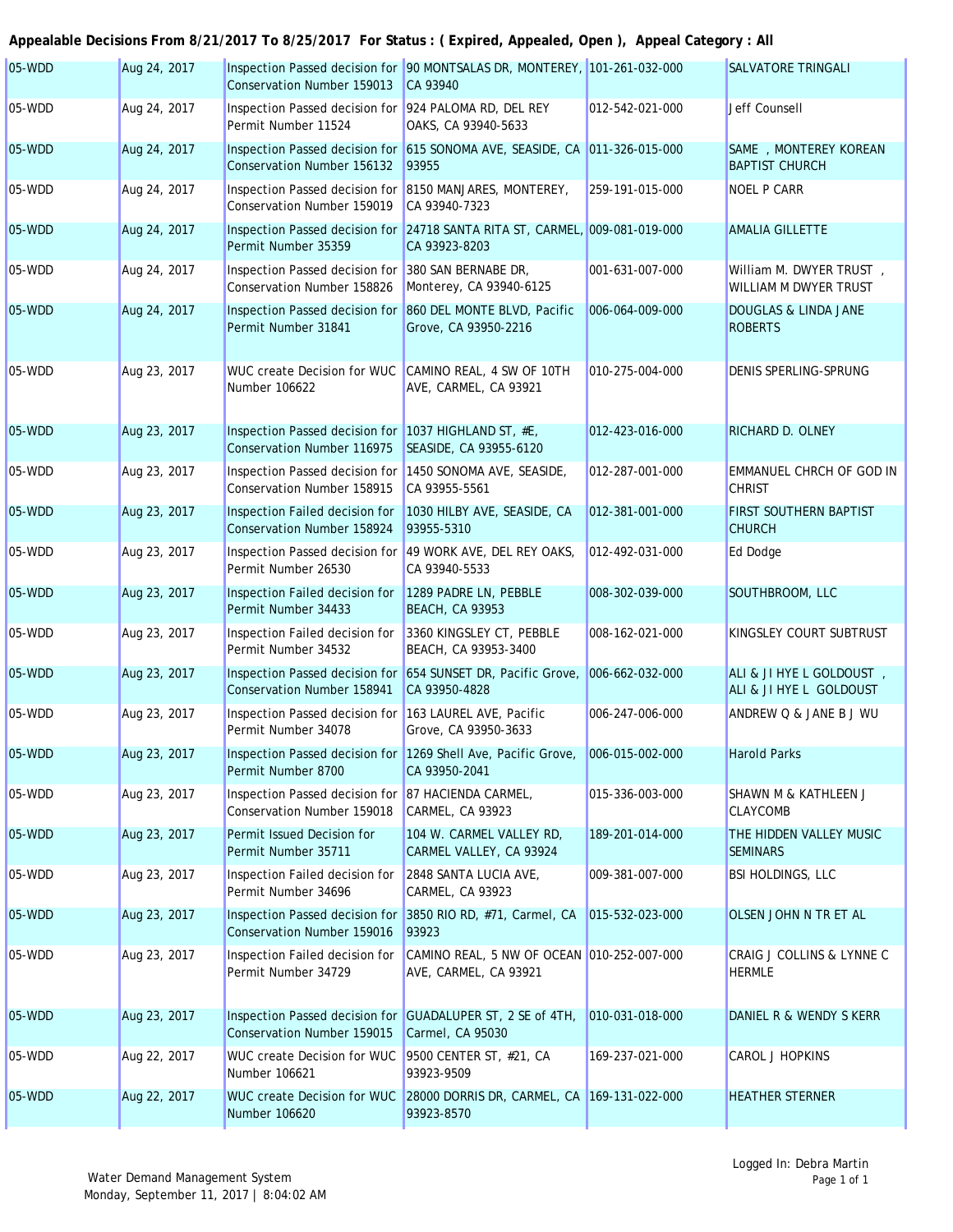#### 05-WDD Aug 22, 2017 WUC create Decision for WUC 1144 Montecito Ave, Pacific Grove, CA 93950 Aug 22, 2017 WUC create Decision for WUC 310 PHEASANT RIDGE RD, DEL 012-613-023-000 REY OAKS, CA 93940-5718 05-WDD **Aug 22, 2017** WUC create Decision for WUC 112 8TH ST, PACIFIC GROVE, CA 93950-2909 Aug 22, 2017 284 HACIENDA CARMEL, 05-WDD WUC create Decision for WUC CARMEL, CA 93923 05-WDD **Aug 22, 2017** Inspection Failed decision for **NE CNR OF CASANOVA ST &** 10TH AVE, CARMEL, CA 93921 05-WDD **Aug 22, 2017 Inspection Failed decision for CARMELO ST, 2 SE OF 13TH** AVE, CARMEL, CA 93921 05-WDD **Aug 22, 2017** Inspection Failed decision for **6 RONNOCO RD, CARMEL** VALLEY, CA 93924-9438 05-WDD **Aug 22, 2017** Inspection Passed decision for 6 RONNOCO RD, CARMEL VALLEY, CA 93924-9438 05-WDD **Aug 22, 2017 Inspection Passed decision for 2932 CUESTA WAY, CARMEL,** CA 93923-9709 05-WDD **Aug 22, 2017 Inspection Passed decision for 13742/E CARMEL VALLEY RD,** Carmel Valley, CA 05-WDD **Aug 22, 2017** Inspection Failed decision for 8061 LAKE PL, CARMEL, CA 93923-9514 05-WDD **Aug 22, 2017** Inspection Passed decision for SW CNR, SANTA FE ST & 6TH AVE, CARMEL, CA 93921 05-WDD **Aug 22, 2017 Inspection Failed decision for MONTE VERDE ST, 6 SE OF** 13TH AVE, CARMEL, CA 93921 05-WDD **Aug 22, 2017** Inspection Passed decision for MONTE VERDE ST, 4 SW OF 13TH AVE, CARMEL, CA 93921 05-WDD **Aug 22, 2017** Inspection Passed decision for 24725 CAMINO DEL MONTE ST, Carmel, CA 93923-933 05-WDD **Aug 22, 2017** Rebate Approved Decision for CAMINO REAL, 4 SW OF 10TH AVE, CARMEL, CA 93921 Aug 22, 2017 Rebate Denied Decision for 32 ALTA MESA CIR, Monterey, CA 93940-4610 05-WDD **Aug 22, 2017** Rebate Approved Decision for 19500 CENTER ST, #21, CA 93923-9509 Aug 22, 2017 Rebate Approved Decision for 28000 DORRIS DR, CARMEL, CA 169-131-022-000 93923-8570 05-WDD **Aug 22, 2017** Rebate Approved Decision for 1144 Montecito Ave, Pacific Grove, CA 93950 Aug 22, 2017 Rebate Approved Decision for 1700 BRIGGS AVE, #74, PACIFIC 1910-000-109-000 Kirk Schillerstrom GROVE, CA 93950-2264 05-WDD **Aug 22, 2017** Rebate Denied Decision for 85 E GARZAS RD, CARMEL VALLEY, CA 93924-9450 05-WDD **Aug 22, 2017** Rebate Approved Decision for 4080 Crest Rd, Pebble Beach, CA 93953-3007 Rebate Number 20177 189-111-033-000 CARMEL VALLEY TRAIL & SADDLE CLUB Rebate Number 20001 008-091-023-000 Victoria Zhao Rebate Number 20179 007-561-039-000 CHOUNG SHERWOOD 05-WDD **Aug 22, 2017** Rebate Approved Decision for Rebate Number 20178 Rebate Number 20181 169-237-021-000 CAROL J HOPKINS 05-WDD **Aug 22, 2017** Rebate Approved Decision for Rebate Number 20180 **HEATHER STERNER** Rebate Number 20183 010-275-004-000 DENIS SPERLING-SPRUNG 05-WDD **Aug 22, 2017** Rebate Denied Decision for Rebate Number 20182 001-752-037-000 LORI POTTER Permit Number 34456 010-176-019-000 NORTH POINT PORTFOLIO PARTNERS Permit Number 35358 AMALIA GILLETTE TR Permit Number 32163 010-093-006-000 RAYMOND M. & LYNN **MOMBOISSE** Permit Number 34283 010-173-038-000 JAMES D & WENDY P HOWELLS Conservation Number 159017 189-221-020-000 TALBOTT ROBERT S Permit Number 34581 157-081-019-000 THE JENKINS LIVING TRUST Permit Number 16622 185-021-030-000 Schlarmann-Napier Conservation Number 158316 243-052-028-000 CINDY EVANS , CINDY EVANS Permit Number 24596 010-284-016-000 David & Nancy Putz Conservation Number 157937 185-021-030-000 **A MARTIN & MARY ELLEN SCHLARMANN** Number 106616 015-357-024-000 CAMILLA SULLIVAN Permit Number 34108 010-186-010-000 RONALD B THOMAS TRUST 05-WDD **Aug 22, 2017** WUC create Decision for WUC Number 106618 JAMES MOLINARO II Number 106617 006-217-011-000 MARILYNN DUNN GUSTAFSON Number 106619 007-561-039-000 CHOUNG SHERWOOD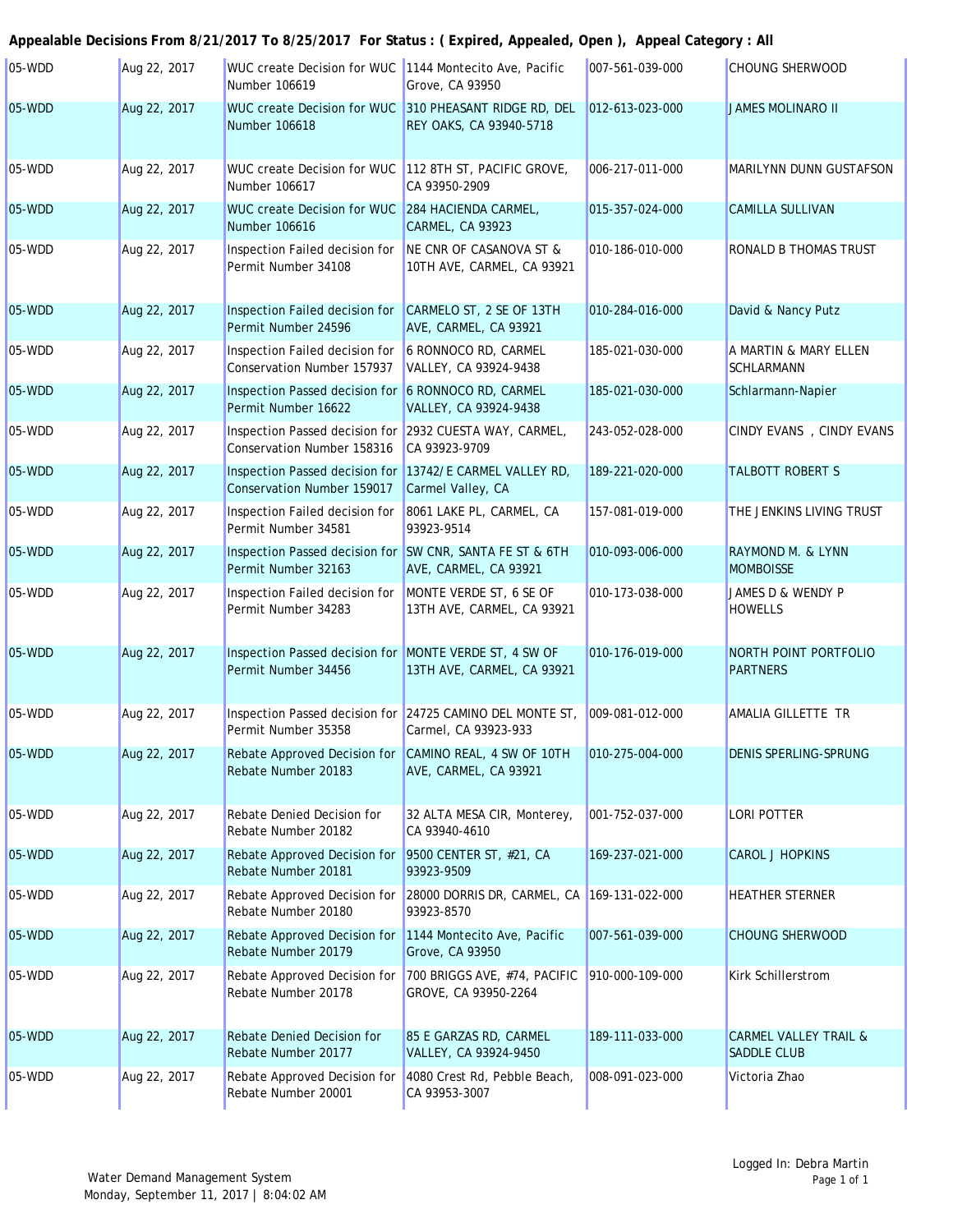| 05-WDD   | Aug 22, 2017 | Rebate Approved Decision for 874 LIGHTHOUSE AVE, #8,<br>Rebate Number 20176   | Pacific Grove, CA 93950-2544                                 | 006-133-016-000 | <b>JEFFERSON DEMARCO</b>                           |
|----------|--------------|-------------------------------------------------------------------------------|--------------------------------------------------------------|-----------------|----------------------------------------------------|
| 05-WDD   | Aug 22, 2017 | Rebate Approved Decision for<br>Rebate Number 20175                           | 24683 UPPER TRAIL, CARMEL,<br>CA 93923-8380                  | 009-071-006-000 | JOAN TEIGE MUHLFELD                                |
| 05-WDD   | Aug 22, 2017 | Rebate Approved Decision for<br>Rebate Number 20174                           | 40 CIELO VISTA DR, Monterey,<br>CA 93940-6050                | 001-912-003-000 | <b>Ron Triplett</b>                                |
| 05-WDD   | Aug 22, 2017 | <b>Rebate Denied Decision for</b><br>Rebate Number 20173                      | 1 LA PRADERA, CARMEL, CA<br>93923-9446                       | 103-151-003-000 | <b>LAURIE HALL</b>                                 |
| 05-WDD   | Aug 22, 2017 | Permit Issued Decision for<br>Permit Number 35710                             | 1 RYAN RANCH RD, MONTEREY, 259-011-067-000<br>CA 93940-5703  |                 | <b>MONTEREY-SALINAS TRANSIT</b><br><b>DISTRICT</b> |
| $05-WDD$ | Aug 22, 2017 | Rebate Denied Decision for<br>Rebate Number 20172                             | 759 GRACE ST, Monterey, CA<br>93940-1537                     | 001-175-004-000 | <b>GEOFFREY BROMFIELD</b>                          |
| 05-WDD   | Aug 22, 2017 | Rebate Approved Decision for<br>Rebate Number 20171                           | 310 PHEASANT RIDGE RD, DEL<br>REY OAKS, CA 93940-5718        | 012-613-023-000 | <b>JAMES MOLINARO II</b>                           |
| 05-WDD   | Aug 22, 2017 | Rebate Approved Decision for<br>Rebate Number 20169                           | 1214 HARCOURT AVE, SEASIDE, 012-343-027-000<br>CA 93955-5417 |                 | <b>JESSE CHAMBERS III</b>                          |
| 05-WDD   | Aug 22, 2017 | Rebate Approved Decision for<br>Rebate Number 20168                           | 1162 CHAPARRAL RD, Pebble<br>Beach, CA 93953-3104            | 007-543-013-000 | <b>DENNIS B BLOCH</b>                              |
| $05-WDD$ | Aug 22, 2017 | Rebate Denied Decision for<br>Rebate Number 20167                             | 30 VIA DEL PINAR, Monterey,<br>CA 93940-2531                 | 001-292-011-000 | <b>DONALD NAPOLI</b>                               |
| 05-WDD   | Aug 22, 2017 | Rebate Approved Decision for<br>Rebate Number 20166                           | 1201 LAKE CT, Pebble Beach,<br>CA 93953-2909                 | 007-691-002-000 | <b>CELESTE COSENTINO CAPUTO</b>                    |
| 05-WDD   | Aug 22, 2017 | Inspection Passed decision for<br>Conservation Number 158843                  | 2060 PARALTA AVE, SEASIDE,<br>CA 93955                       | 011-493-018-000 | <b>LILA MAE DIOSI</b>                              |
| 05-WDD   | Aug 22, 2017 | Rebate Denied Decision for<br>Rebate Number 20165                             | LINCOLN ST, 2 SW OF 10TH<br>AVE, CARMEL, CA 93921            | 010-182-015-000 | <b>LYNN HILL</b>                                   |
| 05-WDD   | Aug 22, 2017 | Inspection Passed decision for 21 VIA CONTENTA, CARMEL<br>Permit Number 35117 | <b>VALLEY, CA 93924</b>                                      | 187-433-006-000 | ANNE M L ROSEN LIVING<br>TRUST                     |
| 05-WDD   | Aug 22, 2017 | Permit Issued Decision for<br>Permit Number 35117                             | 21 VIA CONTENTA, CARMEL<br>VALLEY, CA 93924                  | 187-433-006-000 | ANNE M L ROSEN LIVING<br><b>TRUST</b>              |
| $05-WDD$ | Aug 22, 2017 | Rebate Denied Decision for<br>Rebate Number 20164                             | 1121 LINCOLN AVE, Pacific<br>Grove, CA 93950-5442            | 007-583-005-000 | <b>FRED SCHWANTES</b>                              |
| 05-WDD   | Aug 22, 2017 | <b>Rebate Approved Decision for</b><br>Rebate Number 20162                    | 65 W GARZAS RD, CARMEL<br>VALLEY, CA 93924-9446              | 189-101-007-000 | EUGENE N ROSENBERG                                 |
| 05-WDD   | Aug 22, 2017 | Rebate Approved Decision for<br>Rebate Number 20161                           | 26340 VAL VERDE DR, CARMEL,<br>CA 93923-7800                 | 015-021-026-000 | <b>ROGER JOLLEY</b>                                |
| 05-WDD   | Aug 22, 2017 | Rebate Approved Decision for<br>Rebate Number 20160                           | 112 8TH ST, PACIFIC GROVE,<br>CA 93950-2909                  | 006-217-011-000 | <b>MARILYNN DUNN GUSTAFSON</b>                     |
| 05-WDD   | Aug 22, 2017 | Rebate Approved Decision for<br>Rebate Number 20159                           | 284 HACIENDA CARMEL,<br>CARMEL, CA 93923                     | 015-357-024-000 | CAMILLA SULLIVAN                                   |
| $05-WDD$ | Aug 21, 2017 | <b>WUC create Decision for WUC</b><br>Number 106615                           | 312 17TH ST, Pacific Grove, CA 006-296-006-000<br>93950-3327 |                 | <b>GEORGE ARROYO</b>                               |
| 05-WDD   | Aug 21, 2017 | Inspection Passed decision for<br>Conservation Number 159075                  | 1335 LA SALLE AVE, Seaside,<br>CA 93955-3218                 | 011-093-020-000 | PREMIERE ACQUISITIONS LLC                          |
| 05-WDD   | Aug 21, 2017 | Inspection Passed decision for<br>Permit Number 25979                         | LINCOLN ST, 2 NW OF 4TH<br>AVE, CARMEL, CA 93921             | 010-222-012-000 | Judy O'Day                                         |
| 05-WDD   | Aug 21, 2017 | Rebate Approved Decision for<br>Rebate Number 20123                           | 2062 LIEDIG ROAD, MONTEREY, 000-002-062-000<br>CA 93940      |                 | <b>U S A NAVY</b>                                  |
| 05-WDD   | Aug 21, 2017 | Rebate Approved Decision for<br>Rebate Number 20154                           | 1115 NOCHE BUENA ST,<br>SEASIDE, CA 93955-5930               | 012-395-014-000 | <b>GEORGINA FARIAS</b>                             |